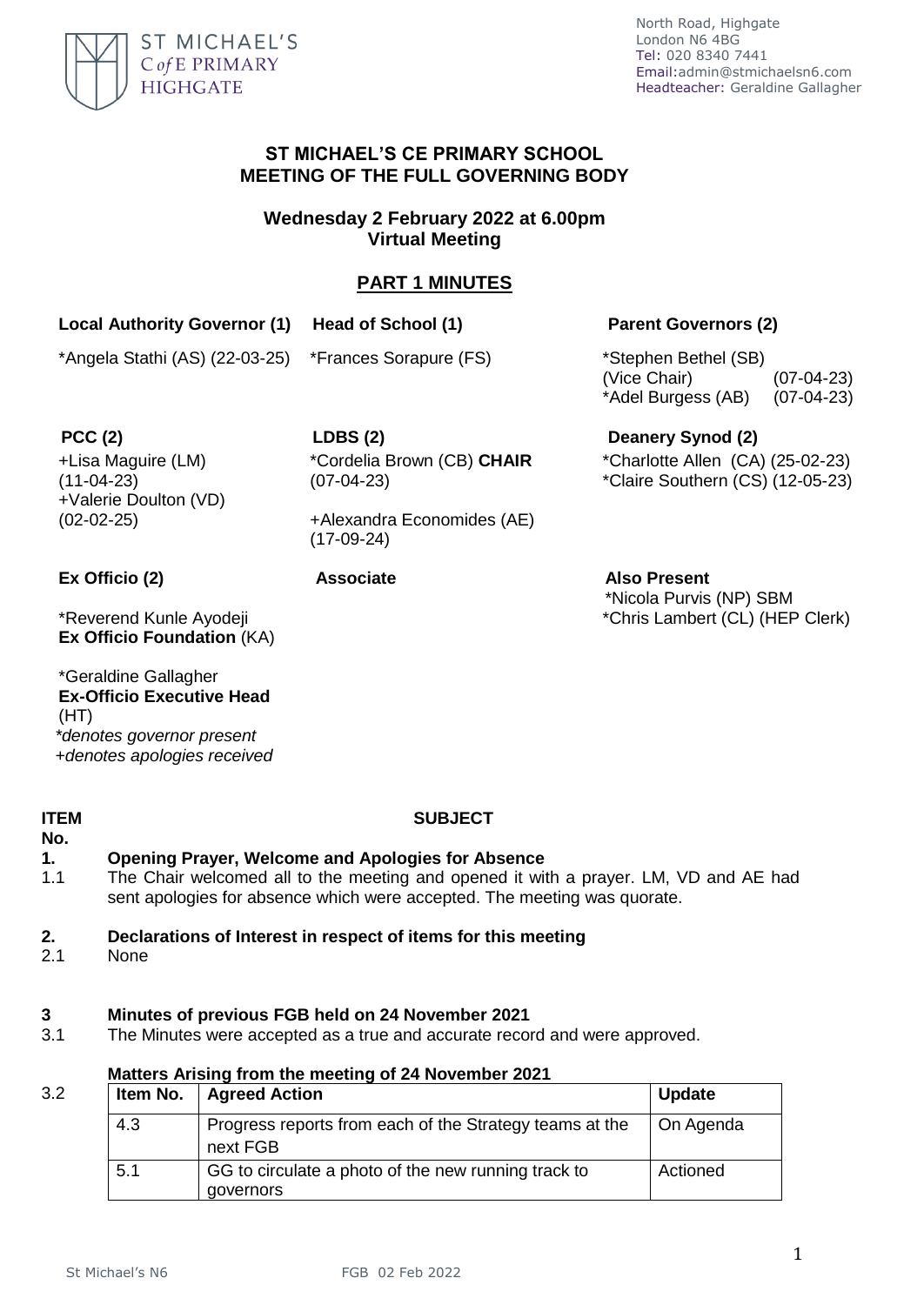

| Item No. | <b>Agreed Action</b>                                                                                  | <b>Update</b> |
|----------|-------------------------------------------------------------------------------------------------------|---------------|
| 5.3      | GG to circulate details of the support staff structure                                                | Actioned      |
| 6.2      | The final PE strategy report will be reviewed at the next meeting of<br>the Children's Committee (CC) | Actioned      |
| 9.5      | Remote Learning presentation slides to be posted on Governorhub                                       | Actioned      |

### 4. **Finance and Premises Update**

4.1 NP gave a verbal report on the Qtr3 Budget Report to 31 December 2021. It was noted that based on actuals to December 2021 and the forecast I & E to 31 March 2022 the school was facing a deficit of  $cE(52,000)$  at year end with Reserves depleted to £85,000 This compared to an agreed balanced budget for 2021/22. Governors noted the explanations for this revised forecast:

(a) Income was broadly in line with budget. Any additional income received was ringfenced to specific projects.

(b) Total expenditure at Q3 appears to be on target at 75% of budget but Q4 expenditure is expected to take total expenditure to £126k over budget with staffing and premises costs being the two key outliers. Costs of agency supply staff (of both teachers and support staff) have been consistently higher during the year but recent exceptional levels of staff absenteeism due to Omicron is expected to take Agency staff costs to c£51,000 over budget by year end. Cleaning costs (with Touchpoint Cleaners) have increased through the year and by 22% from September 2021. Gas supply costs have increased by 12.5% and Electricity costs by 16% from October 2021. It was noted that the additional demand for spot cleaning across the site during the day had increased cleaning costs. Governors suggested that the cleaning routine could now resume to after school only and this would sustain for the budget 2022/23. NP proposed to speak to LBH Public Health for advice before reducing the scale of the cleaning routine.

**Action: NP to speak to LBH Public Health for their recommendations on site cleaning routines under the present circumstances.** 

- 4.2 It was noted that the school would be expected to use its Reserves to support its budget 2022/23 and during the year generate additional funds through Lettings to help re-build its Reserves.
- 4.3 Governors acknowledged that staff absenteeism due to Covid and Omicron required the support of Agency staff which had an inevitable cost impact on the budget. This was a challenging and specific situation which could not be referenced to past trends and ratios. Governors were pleased to note that the school does prepare a 3-year forecast and a Benchmarking Report and both would be circulated to the March 2022 FGB. It was noted that the Benchmarking Report uses historical data as issued by the comparator schools. It was noted that the school was unlikely to be able to secure further DfE funds to reduce the impact of additional Agency staff costs.
- 4.4 Governors were pleased to note that the proactive approach being taken by local school Headteachers (including GG) in approaching Catherine West MP to discuss the financial impact on schools of rising Agency Staff costs and Energy costs. Governors asked about opportunities for efficiency gains and sharing of staff costs with St James's PS but GG explained that the prevalent situation in both schools eliminated consideration, at present, of such opportunities.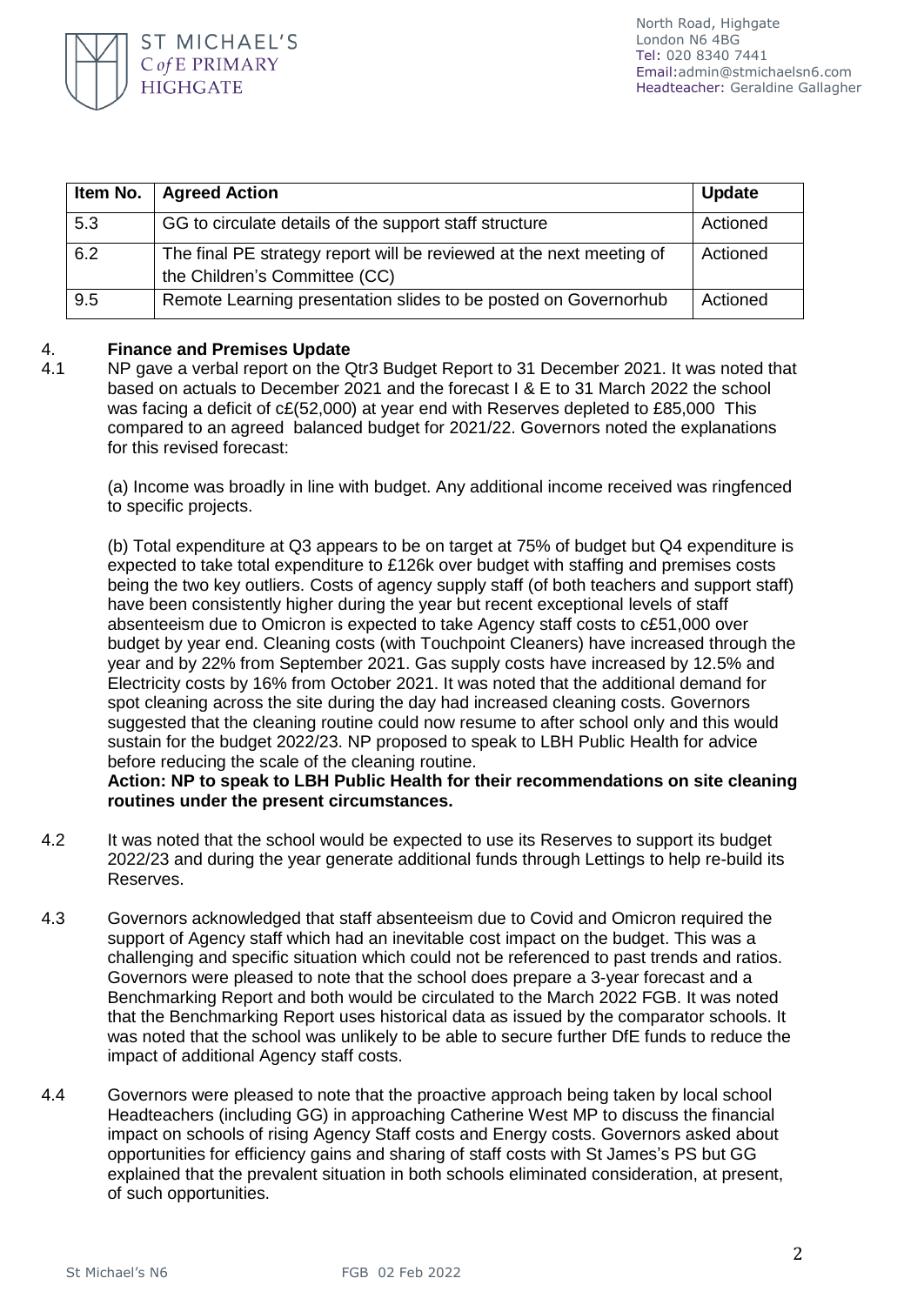

4.5 NP asked for Governor approval to £12,000 Capital Expenditure on the replacement of sinks and taps in the Early Years. Governors questioned the timing of this project and whether the sinks could be reused should Early Years relocate across the site. It was noted that this was a priority project for the school on H&S grounds and the sinks could be relocated if necessary. Governors acknowledged the urgency of the project which was approved.

## **Decision: The £12,000 allocation of Maintenance Funds to the replacement of sinks and taps in the Early Years was Approved.**

4.6 Governors thanked NP for her Reports and presentation. NP left the meeting at 19.33pm

#### 5. **Strategy Update**

5.1 Governors received a verbal report from each of the four areas of strategic focus, each having been delegated to a small team with a clear purpose and defined deliverables.

(a) Annual Project Team – membership: CB, FS, AB, VD GG described the progress on developing an outdoor amphitheatre and performance space. VD had asked a contact, an experienced theatre designer, to visit the site and make recommendations for the development of an amphitheatre. Governors thanked VD for her initiative and noted that there would be a progress report to the March FGB Meeting.

## (b) Infrastructure team – membership: GG, AB, CS, AE

GG reported that Brass had been prepared to help in the preparation of the design brief for a range of site works. On completion the brief would be circulated to potentially interested parties who could support the project deliverables: to further improve aspects of safeguarding, to improve access to and use of the outdoor space for the Early Years, to provide a music space (that could also generate external income), to enable an expansion of the nursery provision and various classroom refurbishments. It was noted that Brass might also wish to apply as a contractor in response to the design brief.

(c ) Communication and fundraising team – membership: SB, CS, CA, NP CB CA gave a presentation on the proposed Fundraising (FR) Communications Strategy for the year 2022/23. Three potential types of parent funders had been identified: current parents (Nursery to Y6); new parents (Nursery and Reception) and Alumni parents (previous donors). A target contribution of £30.00 per month was proposed but this sum might require further deliberation to ensure that it was pitched at an appropriate level to leverage the most donations. Governors were impressed by and wholly supportive of the FR Communications Strategy which clearly articulated the operational detail required to optimise operational success, including the most efficient way to transfer donations to the school. CA suggested that the term "Governor Fund" was now a disincentive to a potential donor and proposed that this be re-named "Space to Learn" – with a clearly stated mandate to improve educational outcomes for all. This name would be promoted on the website and Twitter. Governors' welcomed the new approach and approved of the new name.

CA described how parents would be issued with a letter informing them of the fundraising strategy and seeking donations. CA and SB would prepare template letters but there was a query as to the office administration resource required to manage the printing and circulation process. Various solutions were considered including using mail merge but it was agreed that this task required further discussion.

**Action: CA, SB and FS to consider the operations required to efficiently and effectively circulate the fundraising letters.** 

**Decision: Governors were unanimous in their support of the FR Communications Strategy**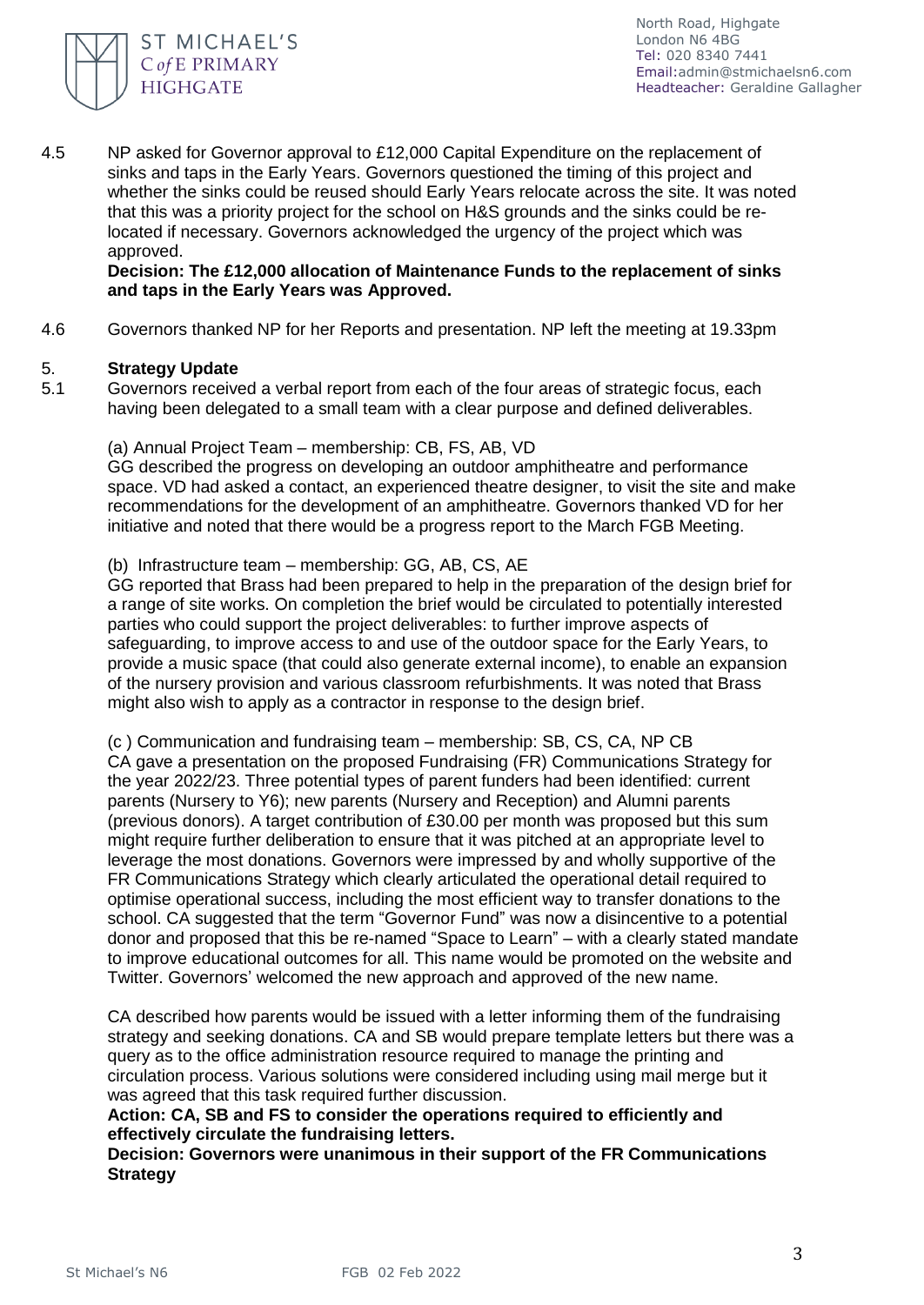

(d) Information Technology – membership SB, CA, GG plus nominated staff GG confirmed that the planned migration to Google Classroom was going well with strong approval already received from teachers and pupils. Further work was scheduled over the Easter holidays. The I-Pad lease was due to expire and GG proposed that the school now negotiate to retain them as a capital purchase at a cost of £3,600. The aim was issue the devices to pupils for home use as well as in class. GG explained that the aim was complete all IT projects by January 2023 by which time all pupils would have devices – I-Pads or Chrome books, staff would be fully trained in the use of the devices; and there would be a rolling programme for replacement of Interactive White Boards and devices. The next programme (from Feb 2023) would focus on next steps and infrastructure. Governors were very impressed by programme and wanted to ensure that parents were informed of the use made of their donations to this strategy.

### 6. **Election of Governor**

6.1 It was noted that the term of office for FS as Staff Governor had ended. CB asked that Governors consider a proposal to Co-opt FS to the GB, for a two-year term with immediate effect**.** This would ensure the GB retained FS's skills and knowledge on the GB. A review would take place at the end of the two years in line with the partnership agreement with St James's PS**.** 

**Decision: FS was Co-opted to the GB, with immediate effect for a term of two years** 

Rev KA and AS left the meeting at 20.04

- **7.** The FGB was paused to enable the **Trustees Meeting (who are also Governors) .**  CS gave a report to the Trustees and took the Minutes of the Trustees meeting.
- 7.1 The FGB started again at 20.21pm

### **8. Children's Committee (met 25 Jan 2022)**

- 8.1 CA gave a summary report of the meeting, as detailed on the Minutes of the meeting:
	- Subject Leader Eleanor Orson (EO) gave a presentation on the teaching of Reading across the Curriculum**.**
	- Interventions in place for catch Up in Reading, Writing and Maths
	- Data predictions for year-end were considered in detail: KS2 were on track to achieve in line with previous years; KS1 still require more support but there was an expectation that catch up would occur by Summer 2
	- Pupil wellbeing was positive; teacher wellbeing was more variable and support was being offered when required
	- The PSHE Policy was approved: Sex Education to be taught in the PSHE **Curriculum**
	- The PE Premium strategy was approved: the document was commended for its clarity of detail on achievements, value for money and Intent.
	- The letter to parents on the use of WhatsApp groups was approved.
	- The Subject Leader for Maths will present to the Committee at the next meeting
	- LM has yet to complete her induction as SEND Link Governor; this is in hand.

### **9. Executive HT's Report**

Governors commended GG for the clarity, format and content of the report: key points:

- Admission: 14 vacancies 1xY1, 8xY4, 5xY5
- Attendance 95%; significant absenteeism due to Covid
- Safeguarding: All staff have read updated Health and Safety, Safeguarding and Child Protection polices 2021
- All staff familiar with KCSiF2021
- All Governors familiar with KCSiE2021

9.1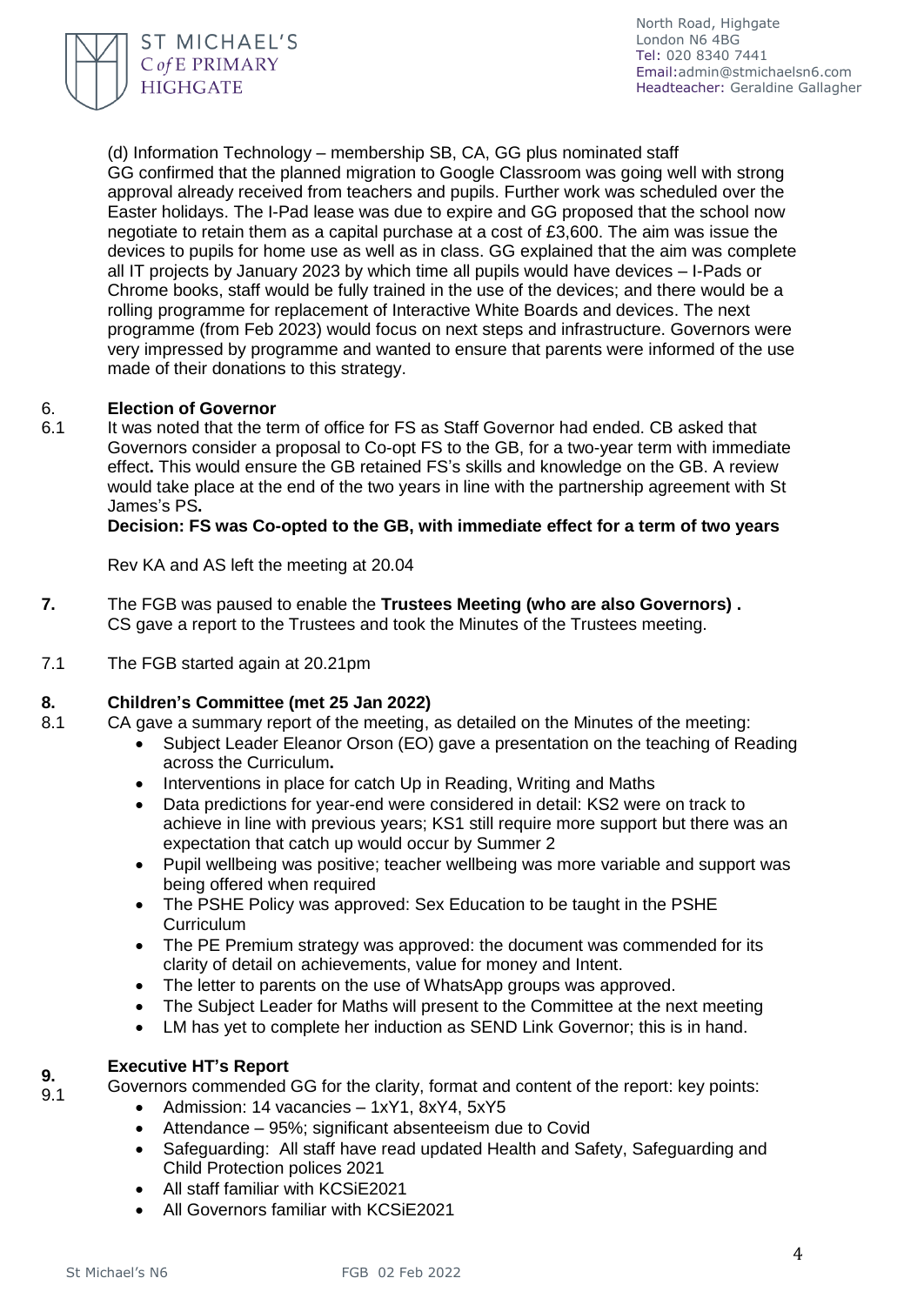

- Exec HT and Head of School attended Safer Recruitment training on 1 Dec 2021
- SEND and LAC Report noted
- No behaviour issues reported
- Weekly Covid 19 Risk Assessments continue
- Staffing changes noted
- CPD report noted and commended being linked to SEF,LIP and staff appraisals with clear description of Implementation, staff involved, and Impact
- Reading a priority for the whole school; streamed groups being used
- Parental engagement via Monday message, the weekly newsletter and choir assembly
- Leadership roles for pupils noted
- Governor visits to school now encouraged: hopefully in Spring Term 2
- Ofsted will ask for evidence from Governors of their scrutiny of Link roles and this should inform the schedule and agenda for school visits

### **10. Chairs Report (Verbal)**

- 10.1 CB stated that the election for the Staff Governor role was proceeding; nominations have been received, a count is due to take place on 8 February with a result to be announced on 9 February. The Rev KA was the Returning Officer. CB will act as mentor to the new staff governor. The Office staff were thanked for their input in developing the electronic voting system which has made a positive contribution to the process. FS thanked all those involved in the process which had been both professional and well organised.
- 10.2 CB raised the issue of succession planning on the GB which was now a matter for discussion given the pending end of Term dates for five governors in Spring 2023. CB stated she would step down as Chair in September 2022 with her own Term due to end in April 2023. Governors were concerned at this possible disruption to the composition of the GB and the likely impact on the work and outcomes of the different strands of the Strategy Plan and asked that each governor consider their intentions prior to the due date. It was suggested that CB might also re-consider her intention to stand down as Chair. **Decision: to keep the issue of GB Succession Planning on the Agenda**

### **11. Governor Visits, training and development**

- SB reported on his review of the Single Central Record on 2 Feb 2022; the Record was upto date with no inconsistencies
- AB reported on her visit to site in December to review the premises: no issues
- Governors were asked to attend training on an Ofsted Inspection (the HEP course was recommended)
- Safeguarding: it was noted that consultation on an updated KCSiE (Sept 2022 ed) was taking place. Safeguarding and CP training will be a statutory part of new governor Induction

### **12 Any Other Business**

**12.1** Governor funds to be allocated to the purchase of cakes for staff as a thank-you before half term. LM will organise this event